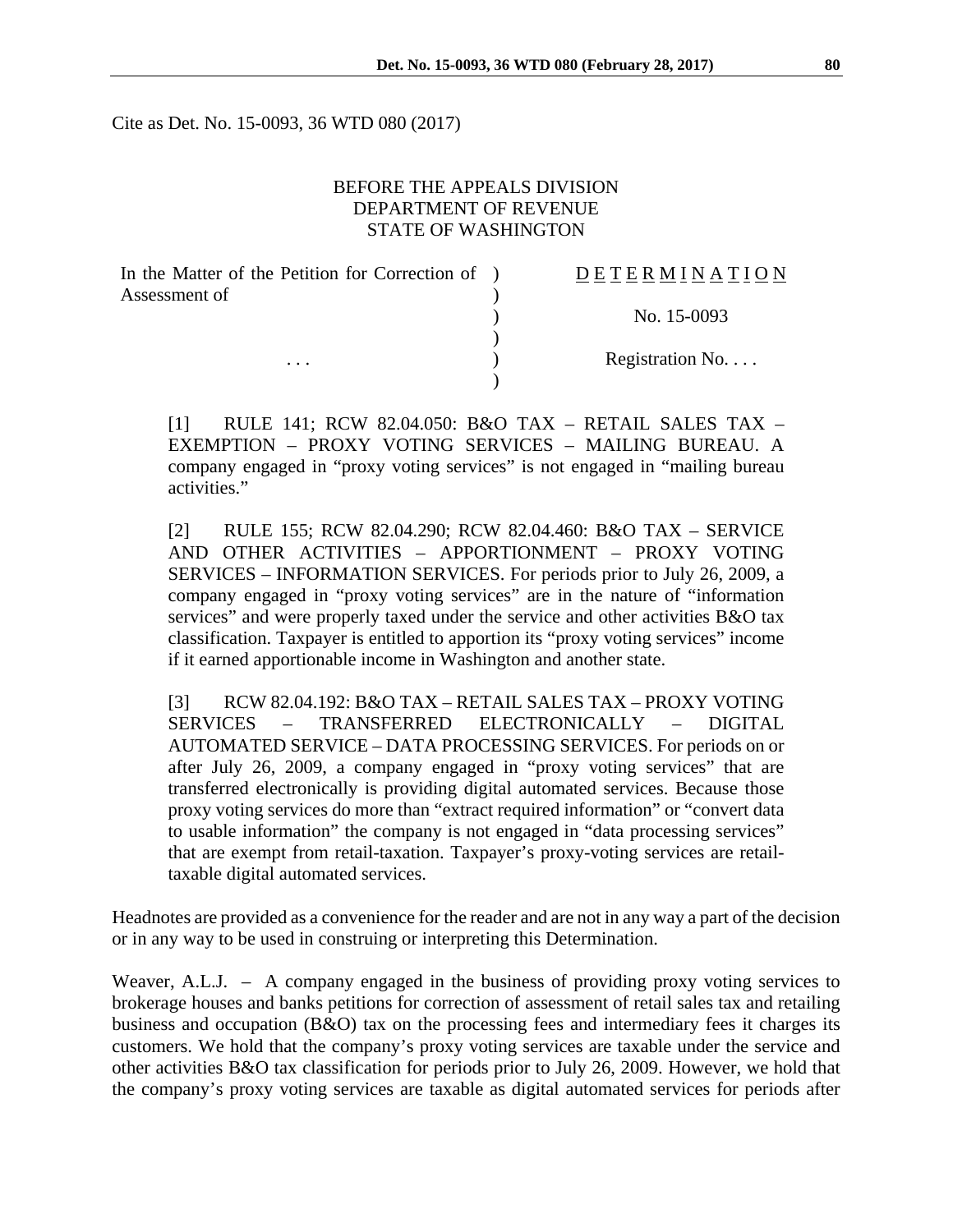July 26, 2009, and are therefore subject to the retail sales tax and retailing B&O tax for those periods.  $\dots$  Taxpayer's petition is granted in part and denied in part.<sup>1</sup>

#### ISSUES

- 1. Whether, under RCW 82.04.050(2)(a) and WAC 458-20-141, proxy voting services are taxable as "mailing bureau activities."
- 2. Whether, prior to July 26, 2009, a company engaged in the business of providing proxy voting services is engaged in retail-taxable mailing bureau services under WAC 458-20-141 or service-taxable information services or data processing services under former WAC 458-20- 155 and WAC 458-20-15501.
- 3. Whether, under RCW 82.04.192, a company engaged in the business of providing proxy voting services is providing retail-taxable digital automated services or data processing services.

. . .

# FINDINGS OF FACT

[Taxpayer] is the former "Brokerage Services" of [Parent]. Taxpayer was first incorporated [outof-state] as a wholly-owned subsidiary of Parent on March 29, 2007. On March 30, 2007, Taxpayer was spun off from Parent and began operating as an independent public company. Taxpayer's services include investor communications, securities processing, and operations sourcing options.

Taxpayer's customers include brokerage firms, global banks, mutual funds, annuity companies, institutional investors, specialty trading firms, and clearing firms. Taxpayer's business operations are divided into two business segments: (1) investor communications solutions, and (2) securities processing solutions. Taxpayer provides its investor communications solutions to customers in Washington State.

A large percentage of Taxpayer's "investor communication solutions" business involves the processing and distribution of proxy materials to investors in equity securities and mutual funds, as well as the facilitation of related vote processing. Through its proxy services, Taxpayer helps its clients (broker-dealers and banks) fulfill their regulatory responsibilities. Taxpayer manages and facilitates every aspect of the proxy voting process, including: proxy distribution, voting, tabulation, and reporting, institutional proxy voting, paper, telephone, Internet, and mobile voting services for shareholders, global proxy management, and notice and access.

In order to better serve its clients, Taxpayer has developed several proprietary automated tools. Such tools include the following:

- . . . which allows stockholders to use any browser-enabled mobile or tablet device to cast proxy votes;
- ... which provides a preview of shareholder voting trends as they take place;

<sup>&</sup>lt;sup>1</sup> Identifying details regarding the taxpayer and the assessment have been redacted pursuant to RCW 82.32.410.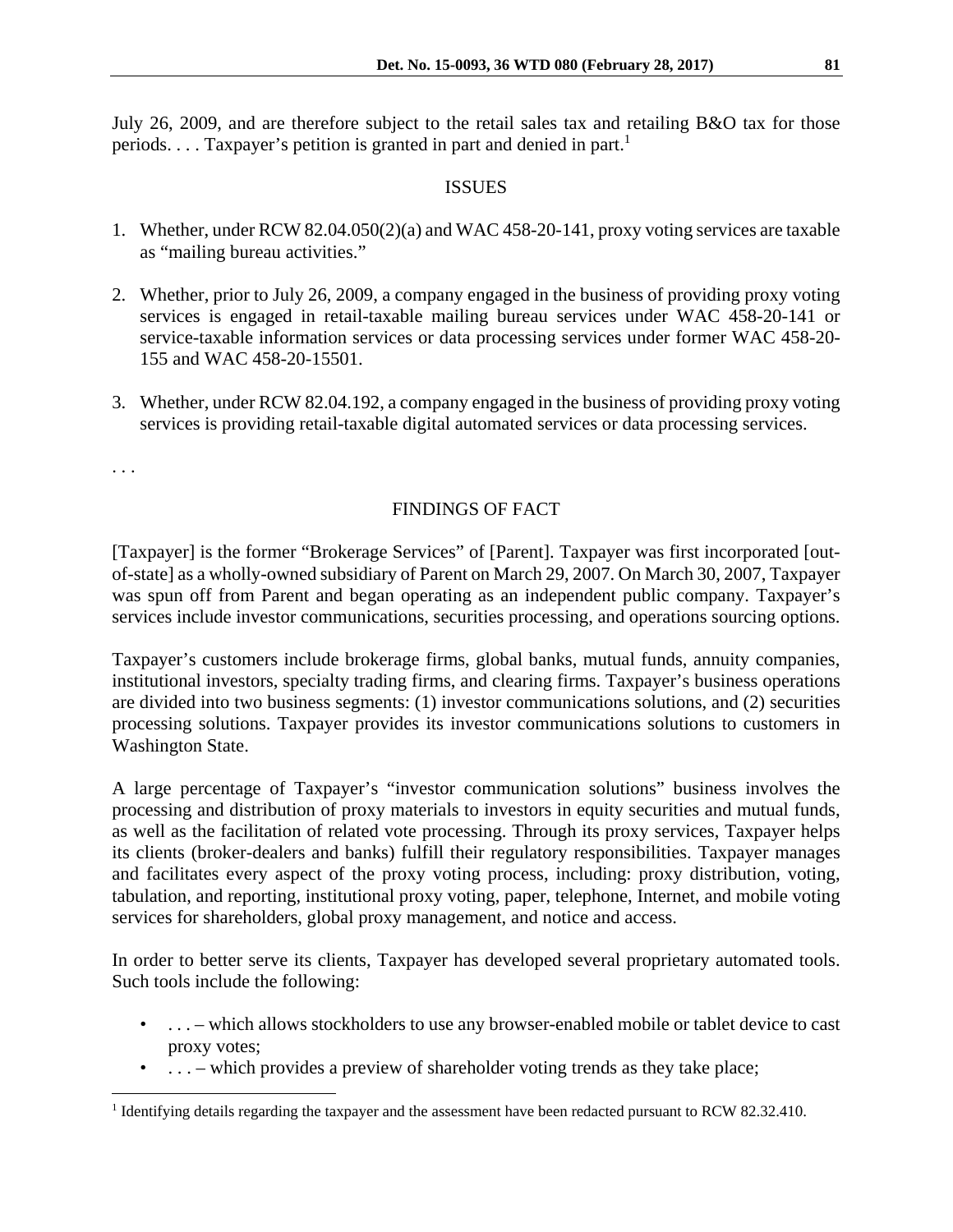- ... which allows clients to facilitate shareholder meetings remotely by providing an online login for visual and audio access for each shareholder;
- ... which streamlines multiple delivery channels into a single-visit financial portal for regulatory delivery notices and day-to-day account and investment information; and
- $\ldots$  which supports electronic, real-time voting.

Proxy communications are delivered both electronically and in paper form. However, Taxpayer has developed safe and convenient electronic tools like the tools listed above in an effort to reduce the delivery of proxy materials through the U.S. Mail and to encourage shareholders to use ecommunications.

Ultimately, the decision as to whether materials are mailed or delivered electronically is made by individual shareholders. Under its client contracts, Taxpayer is required to honor shareholder delivery preferences. Taxpayer is also contractually required to maintain secure paths and systems that allow shareholders to vote through a variety of methods, including paper ballots, electronically through an Internet web-portal, electronically through an identified proxy vote agent, or by tollfree telephone.

Typically, publicly-traded shares are not registered in the name of the ultimate beneficial owner. Instead, substantially all public companies' shares are held in "street name," meaning that they are held on record by broker-dealers or banks through their depositories. The [Depository] holds shares on behalf of its participant broker-dealers and banks. Those broker-dealers and banks, known as "nominees" because they hold securities in name only, hold shares on behalf of their clients who are the actual individual beneficial owners. Nominees, upon request, are required to provide registrants (corporations or other issuers) with a list of beneficial owners. Taxpayer provides its clients beneficial owner request fulfillment services and is required, pursuant to its contract, to perform those services in accordance with Securities and Exchange Commission ("SEC") regulations.

When a corporation issues an "omnibus proxy," the [Depository] executes the proxy to transfer its voting rights to its participant nominees. Once an annual meeting date is set, nominees (which are Taxpayer's clients) have three days to transfer to Taxpayer, via powers of attorney, the authority to execute a proxy, which they receive from [Depository] via the omnibus proxy. Taxpayer then distributes, via mail or e-delivery, the proxy materials and voting instruction forms to shareholders.

Leading up to an annual meeting, Taxpayer periodically tabulates the proxy votes it has received and prepares a report showing the votes cast as they are received. Taxpayer uses this report to determine which shareholders have not voted and re-delivers the voter instruction forms to the non-participating shareholders. Once voting is complete, Taxpayer will tabulate the votes and create a multi-proxy report summarizing the results. In providing its proxy services, Taxpayer is required by contract to comply with SEC and New York Stock Exchange ("NYSE") rules and regulations. These rules govern how proxy voting materials must be transmitted, time limitations, and billing processes. Specifically, the NYSE rules require Taxpayer to include its proxy service fees in the "processing fee" line item of its invoices.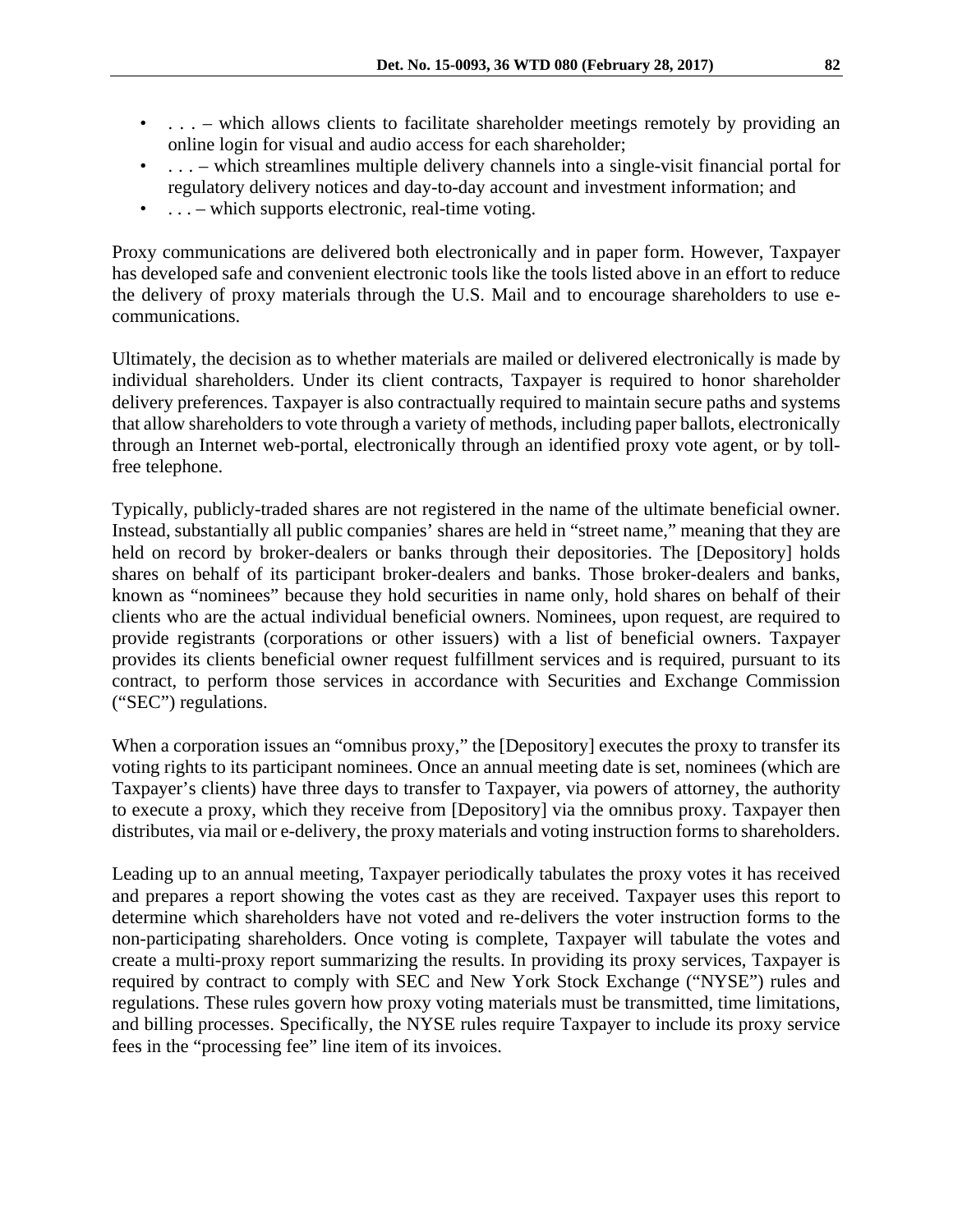Taxpayer's invoices contain the following separately stated fees:

 Processing Fee Mail Elimination Fee Intermediary Fee Postage Envelopes/Forms **Other** 

The Audit Division of the Department of Revenue ("Department") examined Taxpayer's books and records for the period of January 1, 2006, through June 30, 2011. During that period, Taxpayer reported all of its Washington revenue under the retailing business and occupation ("B&O") tax classification and then deducted all of its sales, claiming they were "non-taxable" under the retail sales tax classification as postage. The Audit Division determined that 71.6% of these deductions were for postage and materials and were properly excluded.

The remaining 28.4% of the deductions taken were for processing and intermediary fees. The Audit Division determined that Taxpayer's services were "mailing bureau" services, disallowed the deductions related to the processing and intermediary fees, and subjected those fees to retail sales tax. Because charges for direct delivery are also excluded from the measure of B&O tax, the Audit Division allowed a credit for B&O tax previously paid on postage charges.

On January 30, 2013, the Audit Division issued Assessment No. . . . for the period January 1, 2006, through December 31, 2009, totaling \$ . . . . This assessment included \$ . . . in retail sales tax, a retailing B&O tax . . . . On January 30, 2013, the Audit Division also issued Assessment No. . . . , for the period January 1, 2010, through June 30, 2011. This assessment included  $\frac{1}{2}$ ... in retail sales tax, a retailing B&O tax credit of  $\$\dots$ ,  $\$\dots$  in interest, and a 5% assessment penalty of  $\$$ . . . .

## ANALYSIS

## **1. Taxpayer is Not Providing Mailing Bureau Services.**

During the years in question in this appeal, Taxpayer was reporting all of its Washington revenue under the retailing B&O classification and then deducted the bulk of that revenue as "postage" costs. The Audit Division disallowed Taxpayer's "postage" deduction for the processing fees and intermediary fees Taxpayer charged, after determining that those fees were not being charged for the "delivery charges made for the delivery of direct mail" and were therefore not eligible for the retail sales tax exemption. *See* RCW 82.08.807; RCW 82.08.010(4) and (5).

On appeal, Taxpayer takes a new position, namely, that its services are not retail-taxable at all, and are, instead, service-taxable "information services." Therefore, the issue in this case involves the proper B&O tax classification of Taxpayer's income. The Audit Division contends that Taxpayer's processing fee and intermediary fee income is properly taxed under the retailing B&O tax classification, is not eligible for the "delivery charges made for the delivery of direct mail" retail sales tax exemption, and is therefore subject to retail sales tax.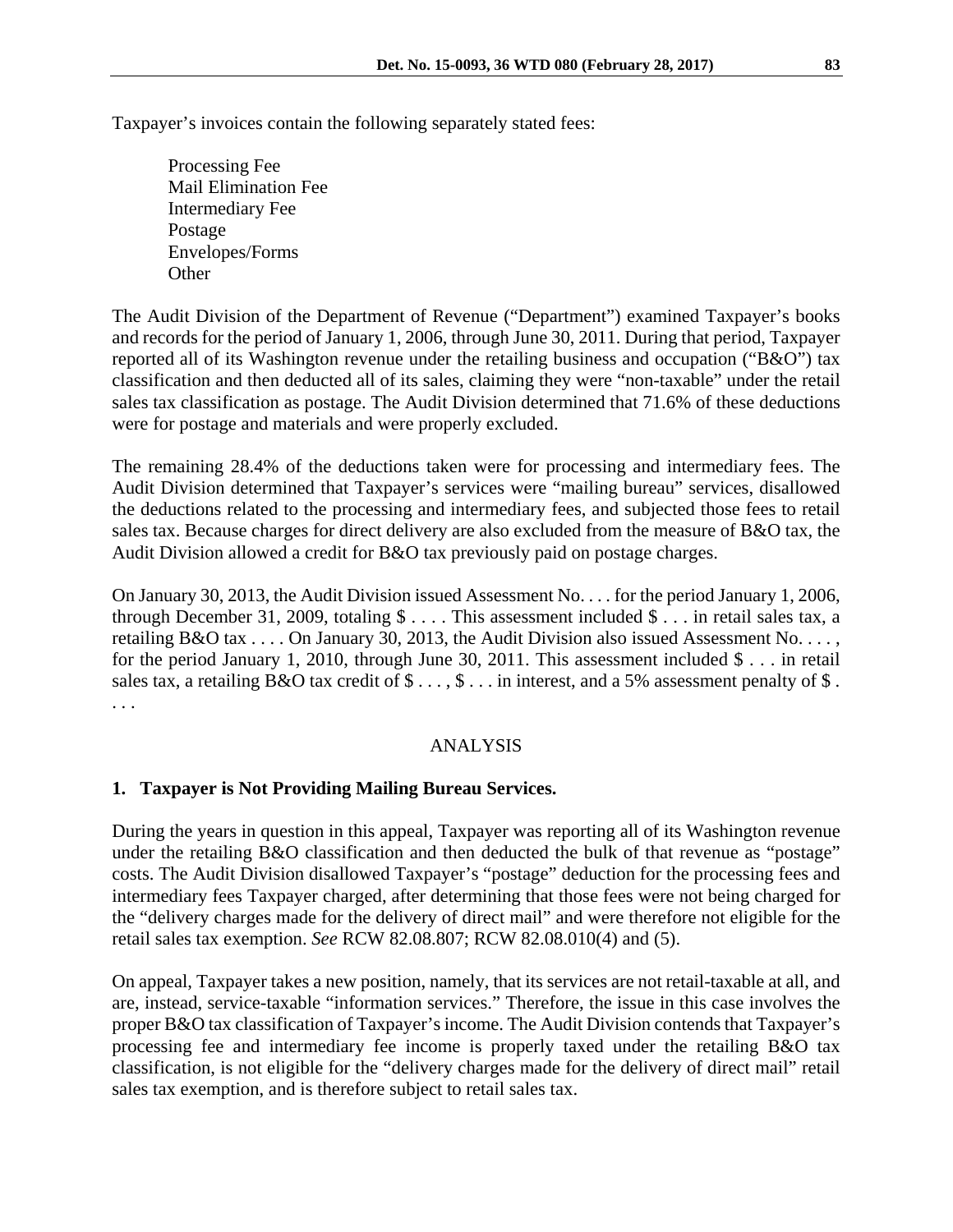RCW 82.04.050 provides that the term "sale at retail" includes "labor and services rendered in respect to . . . the . . . altering, imprinting or improving of tangible personal property of or for consumers." RCW 82.04.050(2)(a). WAC 458-20-141 ("Rule 141") defines mailing bureaus and mailing bureau activities as follows:

> (3) **Mailing bureau services.** Mailing bureaus, also referred to as mail houses, prepare for distribution mail pieces such as bulletins, form letters, advertising material, political publications, and flyers as directed by their customers. The customer may provide the mail pieces to be prepared for distribution or the mailing bureau itself may sell the material to the customer . . .

(a) **Mailing bureau activities.** Activities conducted by mailing bureaus include, but are not limited to, picking up, addressing, labeling, binding, folding, enclosing, sealing, tabbing, and mailing the mail pieces. The mailing bureau generally charges the customer on a per-piece basis for each separate service provided plus the actual cost of any postage.

Charges for labor and services rendered in respect to altering, imprinting, or improving tangible personal property of or for consumers are retail sales . . . . Thus, the retailing B&O tax applies to income received from consumers for services that include addressing, labeling, binding, folding, enclosing, sealing, and/or tabbing. Mailing bureau businesses are also responsible for collecting and remitting retail sales tax when making sales to consumers, unless a specific exemption applies.

Rule 141(3). Taxpayer contends that it is not a mailing bureau, but is instead a proxy voting services provider, and the mailing services it provides are incidental to the actual nature of its activities. Taxpayer states that its processing fees and intermediary fees are charged for facilitating investor communications, most often in the proxy voting context, where Taxpayer identifies shareholders eligible to vote, disseminates the proxy voting materials, and then processes and tabulates those votes. For the reasons outlined below, we are convinced that the "processing fees" and "intermediary fees" at issue in this case are not being charged for "mailing bureau activities."

While Taxpayer certainly does engage in direct mailing activities in order to fulfill its investor communications and proxy voting services, the "processing fees" and "intermediary fees" that Taxpayer charges its clients are not charged for mailing bureau services. Taxpayer is hired by its clients to organize and facilitate the proxy voting process within the bounds of SEC and NYSE rules and regulations. Contractually, Taxpayer acts as its clients' designated agent in performing its clients' regulatory obligations. In order to fulfill those obligations, Taxpayer is required to mail proxy materials and voter information forms to eligible shareholders. But Taxpayer is not being hired for its expertise in mailing those forms. Taxpayer is being hired to navigate the databases of the [Depository] and its broker-dealer and bank clients to determine which specific individuals own shares on an eligible voting date and then facilitates the proxy voting for those eligible shareholders. The "processing fees" and "intermediary fees" that Taxpayer charges its client are not related to its direct mailing function, but, instead, are charged for the proxy vote facilitation services Taxpayer provides to its clients.

The fact that Taxpayer provides for and charges its clients for the mailing costs that result from the dissemination of the proxy voting materials is incidental to Taxpayer's actual business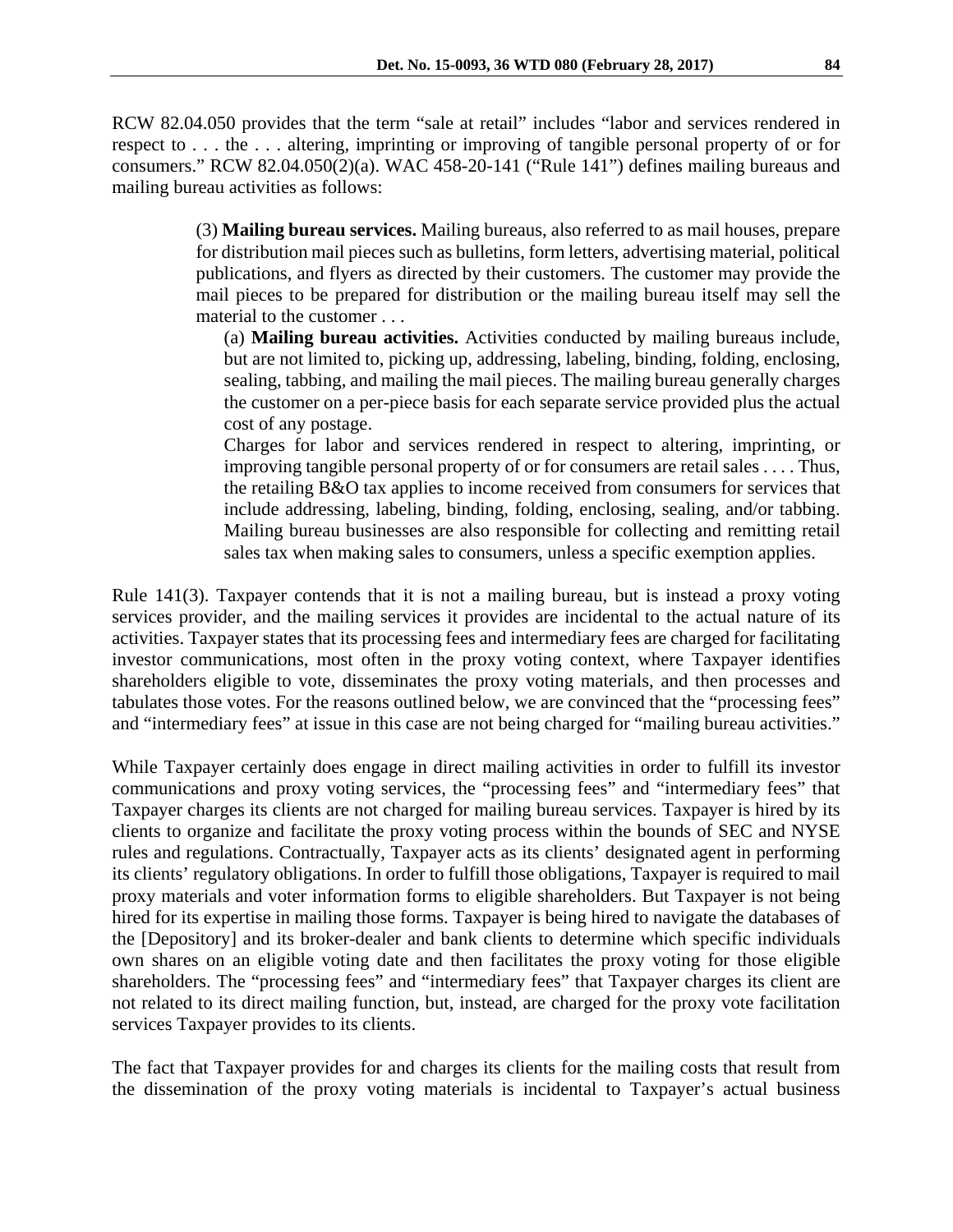function. Given the totality of the services Taxpayer provides its clients, it is incorrect to characterize Taxpayer as a mailing bureau because it engages in the act of mailing proxy voting materials to eligible shareholders. While we are convinced that the activities giving rise to the processing fees and intermediary fees are not mailing bureau activities, that decision does not end our inquiry into the question whether Taxpayer's proxy voting services are retail-taxable or service-taxable.

# **2. Taxability of Taxpayer's Proxy Voting Services Prior to July 26, 2009.**

Taxpayer contends that its processing fees and intermediary fees are subject to the service classification because the services giving rise to those fees are properly characterized as "information services." Between January 1, 2006, and July 25, 2009, WAC 458-20-155<sup>2</sup> ("Rule 155") defined "information services" as follows:

The term "information services" means every business activity, process, or function by which a person transfers, transmits, or conveys data, facts, knowledge, procedures, and the like to any user of such information through any tangible or intangible medium. The term does not include transfers of tangible personal property such as computer hardware or standard prewritten software programs.

Rule 155. Rule 155 then distinguishes between sales and [information] services in the following manner:

If information services, computer services or data processing services are performed, such that the only tangible personal property in the transaction is the paper or medium on which the information is printed or carried, the activity constitutes the rendering of professional services, similar to those rendered by a public accountant, architect, lawyer, etc., and the retail sales tax or use tax is not applicable to such charges . . . .

*Id*. Persons who charge for providing information services are subject to the service and other activities classification of B&O tax. *Id*.

In Determination No. 05-0325, 27 WTD 99 (2008), the Department determined that taxpayers providing electronic insurance claim-processing services were engaged primarily in providing information services. 27 WTD 99, 107. The determination focused on the fact that the taxpayers provided pharmacies and hospitals access to insurance information and submitted insurance claims for their customers. *Id*. The taxpayers, in that case, accessed and used insurance data to deliver insurance information and submit claims. *Id*. The determination concluded that the taxpayers, in 27 WTD 99, were engaged in information services, and their use of network telephone services were incidental to fulfilling their insurance processing function. *Id*. Similarly, in this case, Taxpayer provides its clients more than just the medium by which information is transferred.

 $\overline{a}$ 

<sup>&</sup>lt;sup>2</sup> On January 16, 2009, the Department promulgated WAC 458-20-15501, which contained the same definition of information services. *See* WAC 458-20-15501(401)(a)(i). Rule 155 was repealed and WAC 458-20-15501 was amended, effective March 28, 2013, with the adoption of the Department's new digital goods regulations. *See* WAC 458-20-15501, -15502, -15503. On March 28, 2013, the [prior Rule 15501] definition of "information services" was eliminated from those digital goods regulations. *See id*.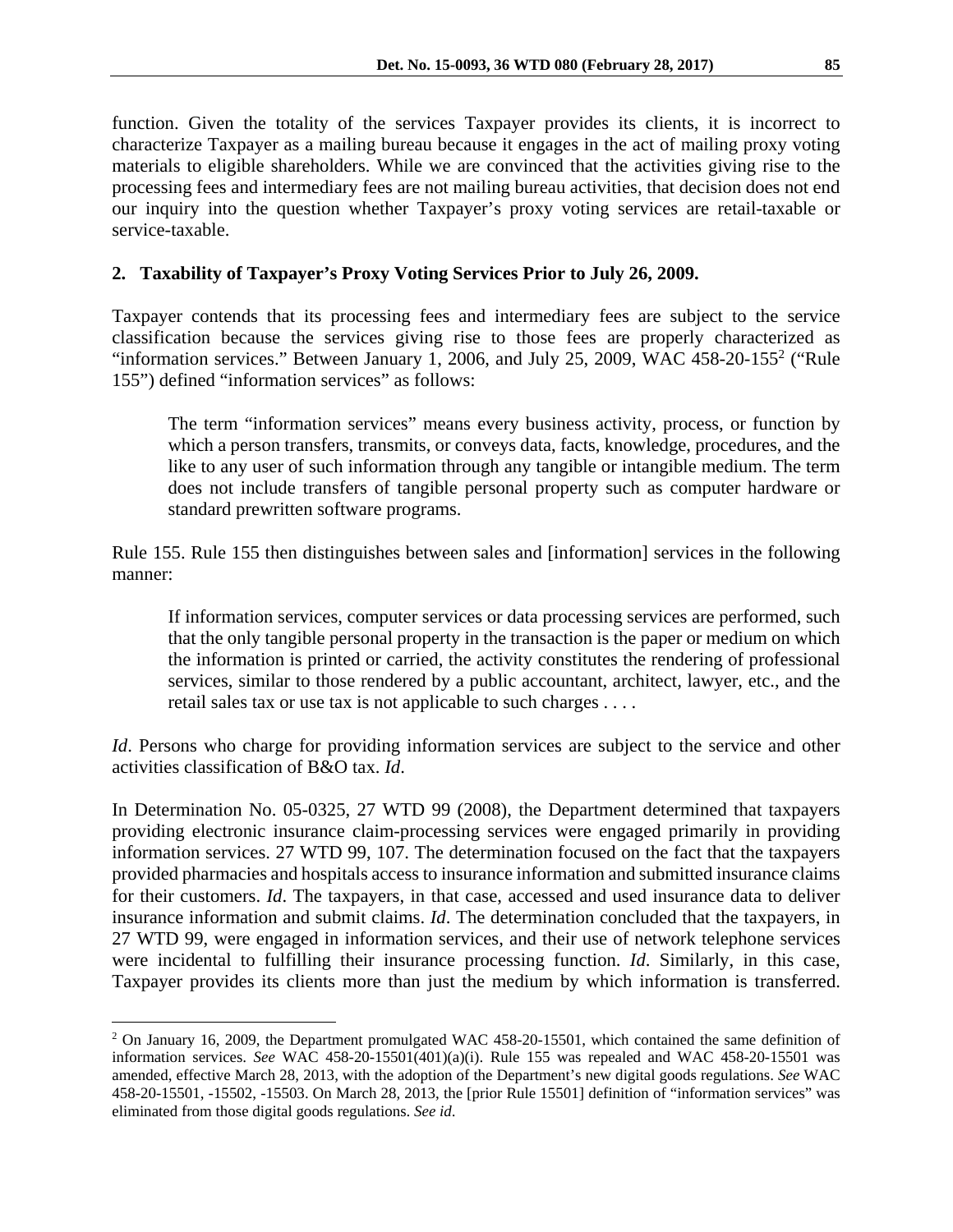Taxpayer collects, processes, and manipulates data into new forms of information, such as voter information forms and proxy voting reports, and then transmits that information to shareholders and its clients. Taxpayer is able to send proxy votes to eligible shareholders and then tabulate the votes.

Rule 155 provided that when the only tangible personal property in the transaction is the paper or medium on which the information is printed or carried, the activity constitutes the rendering of professional services. *See* Rule 155. In this case, the proxy voting material that Taxpayer creates and mails to the eligible shareholders is simply the medium on which the shareholder information is carried so that Taxpayer can carry out its duties of facilitating and tabulating the results of a proxy vote for its clients. Taxpayer's service is in the nature of a professional service and, prior to July 26, 2009, such services are not subject to the retail sales tax. *See* Rule 155. Accordingly, we conclude that, prior to July 26, 2009, Taxpayer's processing fees and intermediary fees were for its proxy voting services and those services were in the nature of "information services."

In any event, the income derived from those services is subject to Washington taxation under the service and other activities B&O tax classification, for periods prior to July 26, 2009. The proxy voting services were not retail-taxable mailing bureau activities. Because Taxpayer's proxy voting services were not retail-taxable mailing bureau activities and were not otherwise "an activity taxed explicitly under another section in this chapter," Taxpayer's proxy voting services were properly taxed under the catch-all "service and other activities" B&O tax classification prior to July 26, 2009. *See* RCW 82.04.290. To the extent Taxpayer earned apportionable income in another state on its proxy voting services prior to July 26, 2009, Taxpayer is entitled to apportion its income subject to tax under the service and other activities B&O classification if it earned apportionable income in Washington and another state. *See* RCW 82.04.460.

## **3. Taxability of Taxpayer's Proxy Voting Services [on or] after July 26, 2009.**

Digital products legislation, effective July 26, 2009, introduced the concept of the digital automated service and addresses how that service is taxed. Washington imposes retail sales tax on retail sales in this state. RCW 82.08.020. The term "retail sale" includes (among other things) sales to consumers of digital automated services. RCW 82.04.050(6)(b)(i), (8)(a). A "digital automated service" means "any service transferred electronically that uses one or more software applications." RCW 82.04.192(3)(a). It is not necessary that a copy of the product be physically transferred to the purchaser. RCW 82.04.192(8). So long as the purchaser may access the product, it will be considered to have been electronically transferred<sup>3</sup> to the purchaser." RCW 82.04.192(8). Taxpayer's proxy voting services include software applications that are provided electronically through an Internet web-portal and electronically through an identified proxy vote agent. We find that when Taxpayer's proxy voting services are transferred electronically, they meet the RCW 82.04.192(3) definition of a digital automated service.

 $\overline{a}$ <sup>3</sup> WAC 458-20-15503 (Rule 15503) was promulgated after the periods at issue in this appeal, and it clarifies the meaning of "transferred electronically" as follows:

Generally, this means the product is transferred using the public internet, a private network, or some combination. However, it is not necessary that the product be delivered to the purchaser. As long as the purchaser may access the product, it will be considered to have been electronically transferred to the purchaser. . . .

Rule 15503(102). Our holding in this case is in accord with the definitions in Rule 15503.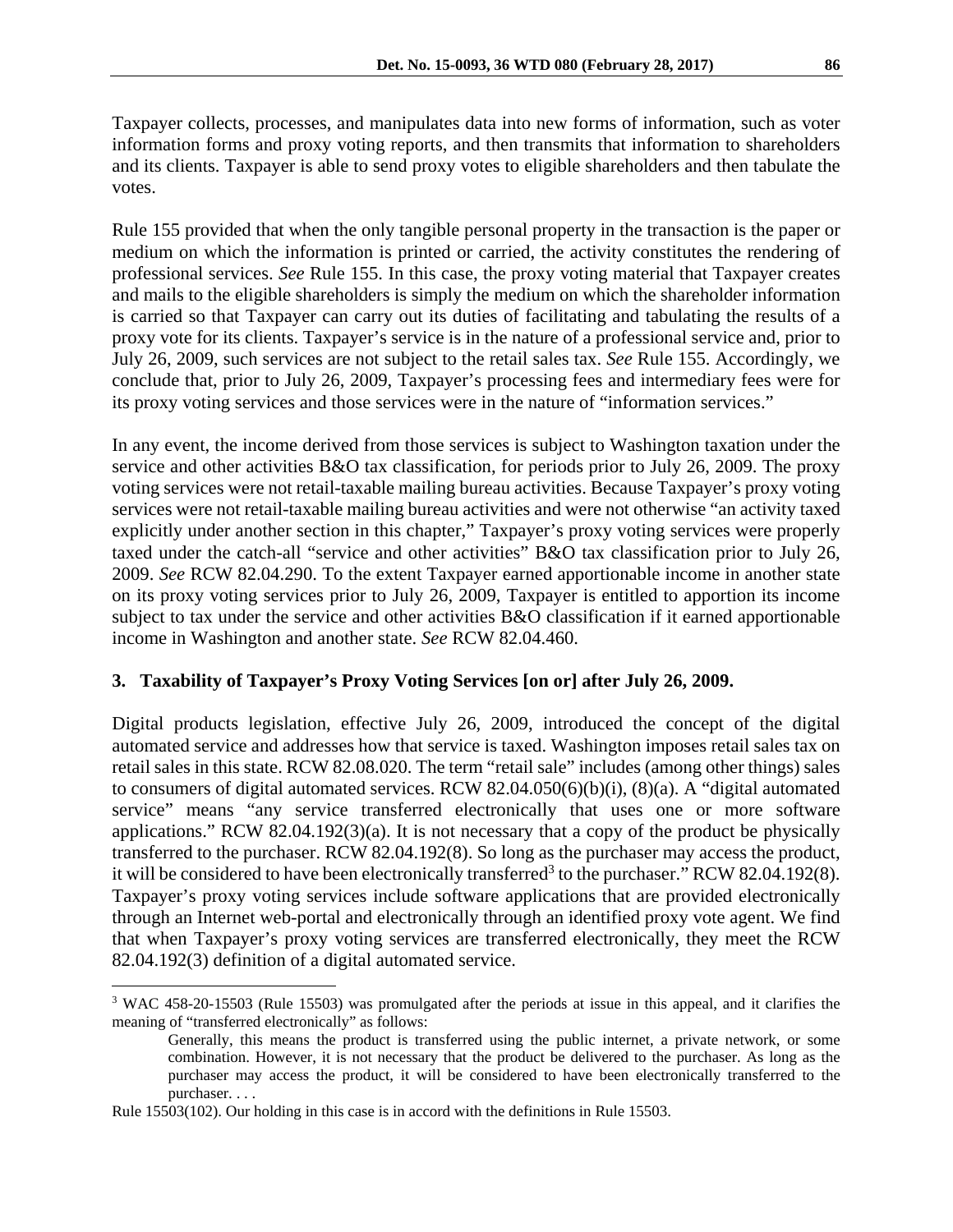Having held that Taxpayer provides digital automated services, then, for periods [on or] after July 26, 2009, the issue in this case is whether Taxpayer's proxy voting services are exempt from retail sales tax as a "data processing service." On July 1, 2010, RCW 82.04.192 was amended to include a definition of "data processing services" that are not considered a retail "digital automated service."4 *See* RCW 82.04.192(3)(b). That definition reads as follows:

 $(xv)$  Data processing services. For purposes of this subsection  $(3)(b)(xv)$ , "data processing service" means a primarily automated service provided to a business or other organization where the primary object of the service is the systematic performance of operations by the service provider on data supplied in whole or in part by the customer to extract the required information in an appropriate form or to convert the data to usable information. Data processing services include check processing, image processing, form processing, survey processing, payroll processing, claim processing, and similar activities. . . .

RCW 82.04.192(3)(b)(xv).

<u>.</u>

Taxpayer's proxy voting services include software applications that are provided electronically. A large percentage of Taxpayer's proxy voting services involve the electronic processing and distribution of proxy materials, as well as the electronic facilitation of related vote processing. Taxpayer manages and facilitates every aspect of the proxy voting service process, including: proxy distribution, voting, tabulation, and reporting. Many of these services are distributed over the Internet, and through electronic mobile voting services.

Taxpayer has developed proprietary software to facilitate its proxy voting services. These proprietary tools allow stockholders to use browser-enabled mobile or tablet devices to cast proxy votes. They also provide Taxpayer's customers with live-time previews of stockholder voting trends. In addition, Taxpayer's clients can hold stockholder meetings remotely by providing online logins for visual and audio access for stockholders.

Taxpayer periodically tabulates proxy votes electronically and prepares electronic reports for its clients. Taxpayer then uses these reports to determine which stockholders have not voted and then re-delivers voter instruction forms to the non-participating stockholders electronically. Taxpayer is hired by its clients to organize and facilitate the proxy voting process within the bounds of SEC and NYSE rules and regulations, and acts as its clients' designated agent in performing its clients' regulatory obligations. In fulfilling these duties, Taxpayer navigates the databases of the [Depository] and its broker-dealer and bank clients to determine which specific individuals own shares on an eligible voting date and then facilitates the proxy voting for those eligible shareholders.

We find that Taxpayer's electronic proxy voting services do more than "extract required information" or "convert data to usable information." Taxpayer's electronic proxy voting services are a comprehensive investor communications system that manages and facilitates every aspect of the proxy voting process, including: proxy distribution, voting, tabulation, and reporting, institutional proxy voting, Internet and mobile voting services for shareholders, global proxy management, access to third party databases, notice to stockholders, and compliance with

<sup>&</sup>lt;sup>4</sup> This amendment was retroactive to July 26, 2009, the date of the original digital products legislation.